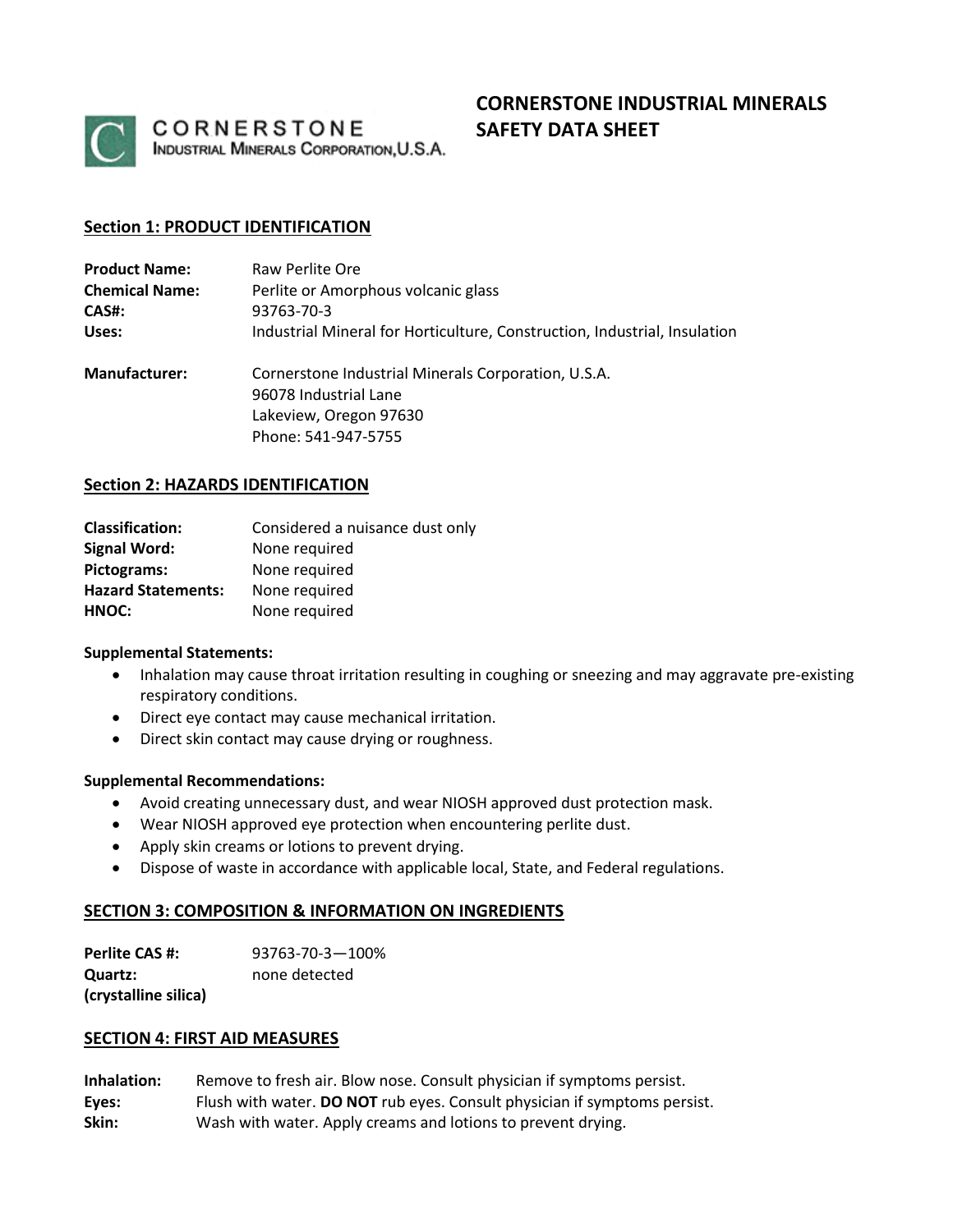# **SECTION 5: FIRE FIGHTING MEASURES**

#### **Non-Flammable**

#### **SECTION 6: ACCIDENTAL RELEASE MEASURES**

| <b>Spill or Leak Procedures:</b> | Avoid creating unnecessary dust using normal cleanup methods: shovels, |
|----------------------------------|------------------------------------------------------------------------|
|                                  | brooms, vacuum with HEPA filter, or wet material prior to cleanup.     |

#### **SECTION 7: HANDLING & STORAGE**

**Handling Precautions:** Avoid creating unnecessary dust and use appropriate respiratory and eye protection. **Storage Precautions:** Keep material dry **Incompatible Materials:** Hydrofluoric acid

# **SECTION 8: EXPOSURE CONTROLS/PERSONAL PROTECTION**

| <b>Exposure Limits:</b> | PEL-15 mg/m3, ACGIH TLV-10 mg/m3                                                                |
|-------------------------|-------------------------------------------------------------------------------------------------|
|                         | <b>Engineering Controls:</b> Adequate ventilation to keep concentrations below exposure limits. |
| <b>Recommended PPE:</b> | Appropriate NIOSH dust respirator, tight -fitting safety glasses or goggles and gloves.         |

#### **SECTION 9: PHYSICAL AND CHEMICAL PROPERTIES**

| <b>Physical State (Appearance):</b> | Gray to off Gray, Brown  |
|-------------------------------------|--------------------------|
| Odor:                               | Odorless                 |
| pH:                                 | $7.0 - 7.6$              |
| <b>Flash Point:</b>                 | N/A                      |
| <b>Boiling Point:</b>               | N/A                      |
| <b>Auto-ignition Temperature:</b>   | N/A                      |
| <b>Melting Point:</b>               | $2,100$ F $- 2,300$ F    |
| <b>Boiling &amp; Decomposition</b>  |                          |
| Points:                             | N/A                      |
| <b>Specific Gravity:</b>            | $1.43$ g/ml              |
| <b>Bulk Density:</b>                | 65-70 lb. per cubic foot |
| <b>Water Solubility:</b>            | Negligible               |
| <b>Co-efficient of Water/Oil</b>    |                          |
| Distribution:                       | N/A                      |

# **SECTION 10: STABILTY AND REACTIVITY**

| Stability:                       | Stable under normal use and conditions.                                   |
|----------------------------------|---------------------------------------------------------------------------|
| <b>Reactivity Hazards:</b>       | Hydrofluoric Acid                                                         |
| <b>Hazardous Decomposition</b>   |                                                                           |
| <b>Products:</b>                 | Will react with hydrofluoric acid to produce toxic silicon tetrafluoride. |
| <b>Hazardous Polymerization:</b> | None                                                                      |